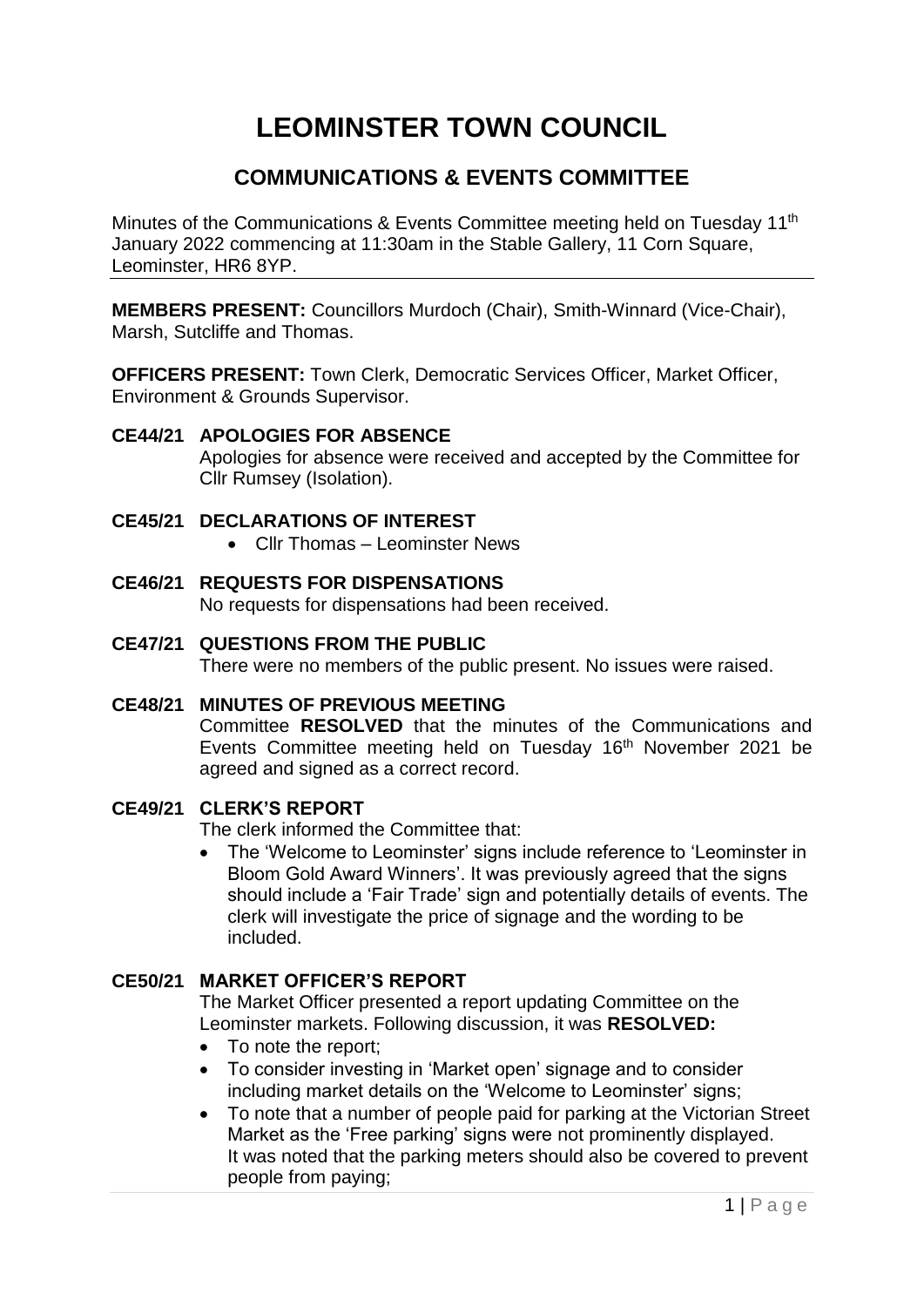- To provide early advance notice to residents in Broad Street of the Victorian Street Market parking restrictions;
- To consider enhancing the next Victorian Street Market by:
	- o Encouraging shopkeepers to decorate their shops / have pavement stalls and awarding a prize for the best dressed shop / pavement stall;
	- o Operating pony & trap rides around the town (and to use as transport in the opening ceremony);
	- o Including a range of Victorian games (and Santa Claus) for children in the Secret Garden.

## **CE51/21 TOURIST INFORMATION CENTRE**

The Clerk presented a report updating Committee on the Tourist Information Centre. Following discussion, it was **RESOLVED:**

- To note the report.
- To note that an enquiry for a long term booking for the Servants Quarters has been received;
- To note that the annual stock take has been completed and details have been forwarded to the accountant. Stock takes will be undertaken on a quarterly basis in future.

## **CE52/21 COMMUNICATIONS & EVENTS UPDATE REPORT**

Committee considered the update report from the Town Clerk and, following discussion, **RESOLVED:**

- To note the report;
- To consider holding events in Corn Square, in the afternoon, following the monthly Farmers market;
- To note the following appointments attended by the Mayor:
	- $\circ$  Tuesday 30th November Meeting with Rob Ewing from Herefordshire Council regarding HSHAZ
	- o Wednesday 1st December HSHAZ Steering Group meeting
	- $\circ$  Saturday 4<sup>th</sup> December Leominster Priory Christmas Bazaar
	- $\circ$  Tuesday 7<sup>th</sup> December Mayor's meeting (Hereford)
	- $\circ$  Friday 10<sup>th</sup> December ECHO AGM via Zoom
	- $\circ$  Saturday 11<sup>th</sup> December Victorian Street Market
	- $\circ$  Saturday 11<sup>th</sup> December St John Ambulance carol service (Hereford)
	- $\circ$  Saturday 18<sup>th</sup> December Through the Wardrobe event
	- $\circ$  Monday 20<sup>th</sup> December Christmas Carols by Candlelight
	- $\circ$  Saturday 25<sup>th</sup> December Taking Christmas presents to West Eaton nursing home
- To note that the Business Promotion Event is provisionally planned for 19th March 2022;
- To invite the Business Project Manager to meet with Councillors;
- To contact Balfour Beatty to establish the street closure policy for street parties in respect of the Queen's Platinum Jubilee;